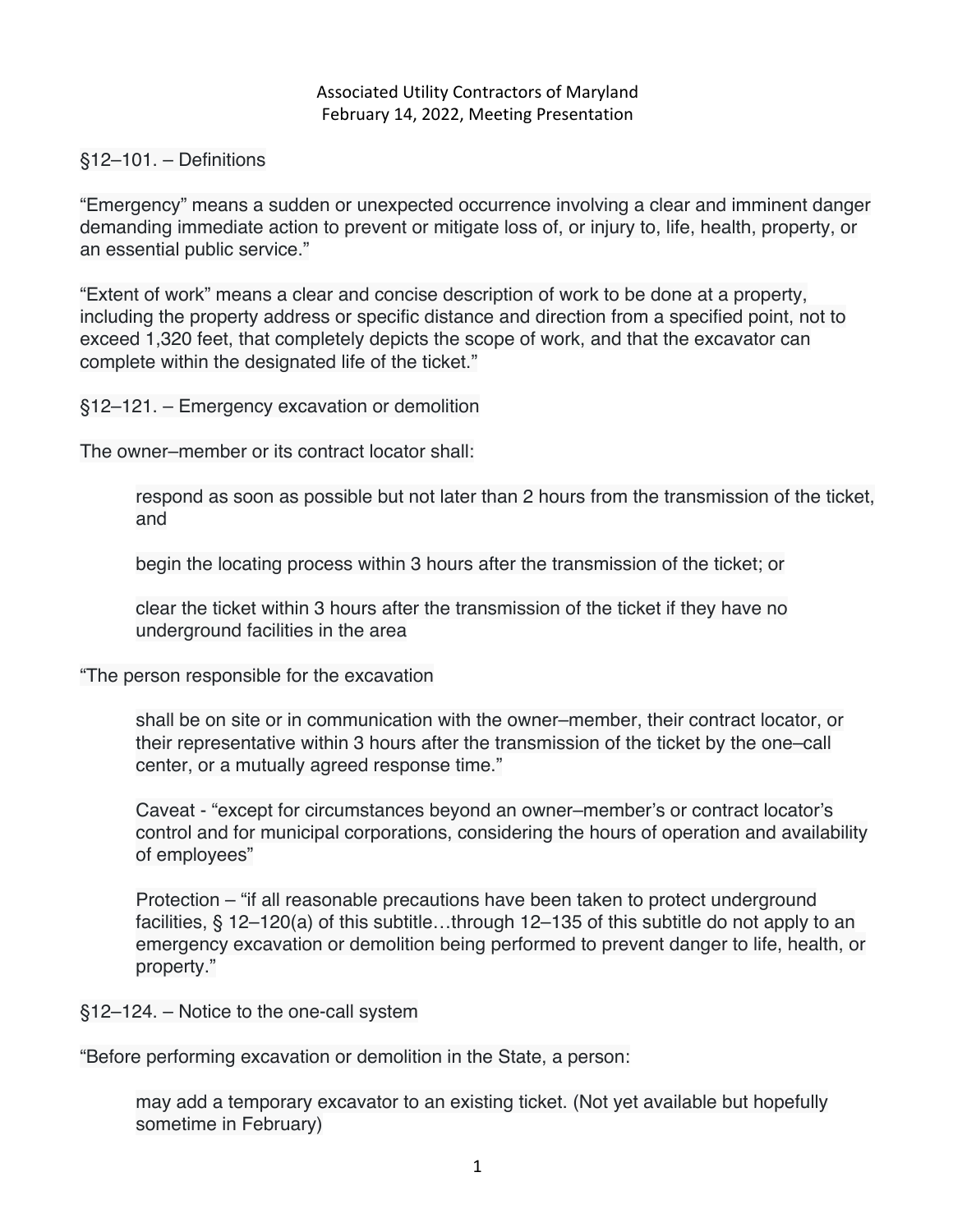NEW §12–130. – Primary contractors and Temporary Excavators

"This section applies to a primary contractor that:

performs the excavation duties for the duration of a ticket;

initiates the notification to the one–call system to establish a ticket;

is on site to supervise all activities and employees; and

intends to utilize services or equipment of a temporary excavator."

"A primary contractor… SHALL:

notify the one–call system when a temporary excavator is to begin work…;

inform the temporary excavator of the exact scope of work as detailed on the existing ticket;

directly supervise the on–site activities of the temporary excavator; and

assume all liability if damage should occur to an underground facility by any person named as a temporary excavator on the existing ticket…"

"…only one temporary excavator…" can be named "…for the duration of the ticket."

"…a primary contractor does not include a private homeowner…"

"A temporary excavator may be:

a piece of rental equipment and its operator;

an excavation contractor that is not an employee of the primary contactor; or

an equipment operator that is not a direct employee of the primary contractor."

"The designated temporary excavator shall notify the one–call system with the associated ticket number to verify that the excavator has been hired to work for the primary contractor."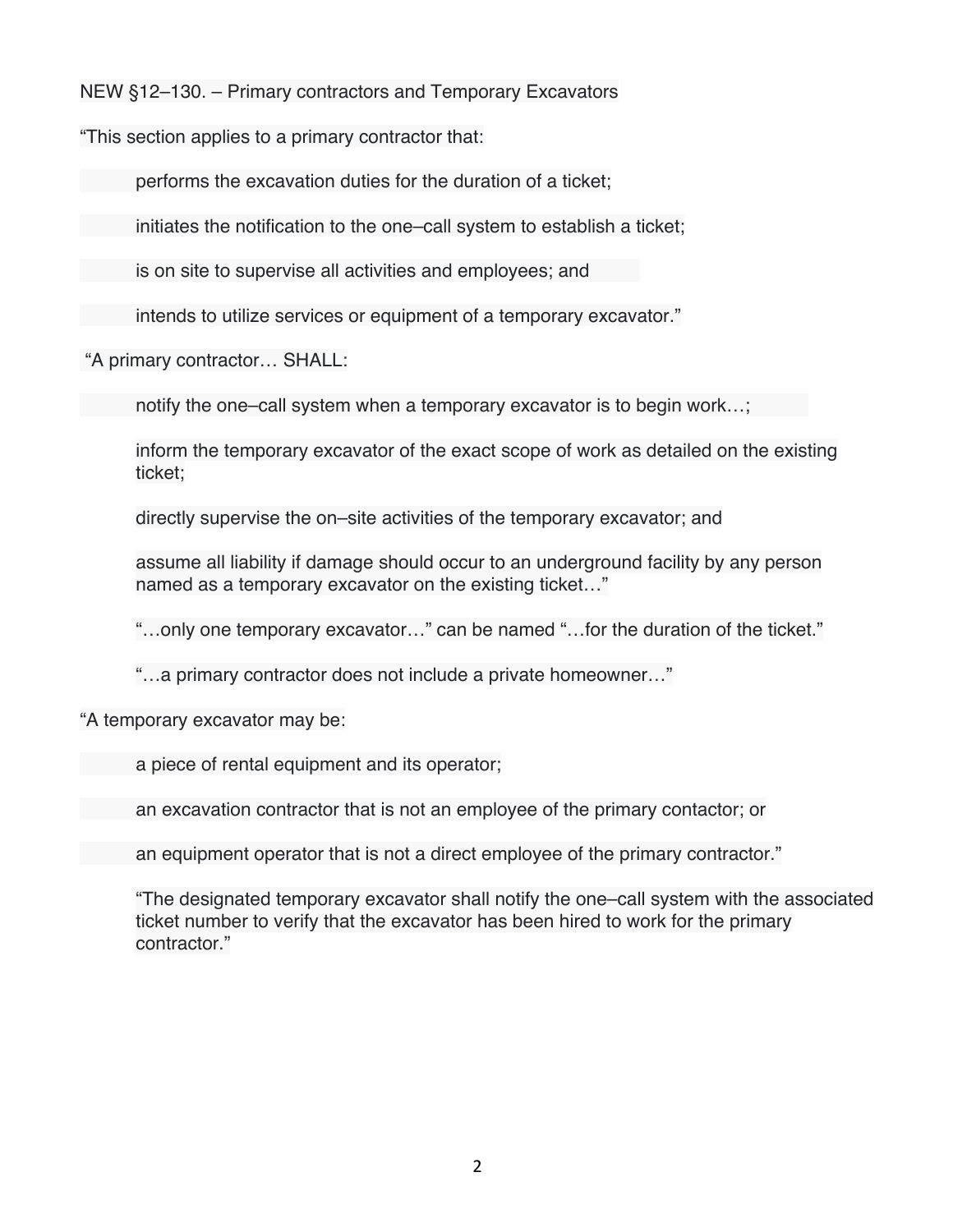## §12–126. – Marking requirements

## New rules about a Code 5 – Not complete/in progress

If an owner–member or its contract locator is unable to mark the location of the owner– member's underground facility within the time period…because of the scope of the proposed excavation or demolition, the owner–member shall:

promptly notify the underground facilities information exchange system and the person that intends to perform the excavation or demolition; and

work with the person that intends to perform the excavation or demolition to develop a **documented agreement** for marking the underground facility.

Note: If you receive a Code 5 – Not complete/in progress on your ticket and you were not contacted by the owner-member or its contact locator and have developed a **documented agreement,** immediately file a Code 7 "Dispute"

If the owner–member or its contract locator and person that intends to perform the excavation or demolition cannot reach a mutually **documented agreement** for marking under paragraph…the owner–member or its contract locator **shall** mark that portion of the site where excavation or demolition will first occur, and…shall mark the remainder of the site within a reasonable time.

§12–127. – Excavation after notice that facilities marked or not in vicinity

"When utilizing a trenchless technology method, to prevent the occurrence of a cross– bore, a person shall expose by nondestructive techniques intersecting underground facilities to the depth of the excavation plus 18 inches in the path of the trenchless technology operation during the entire trenchless installation operation."

§12–131. – Changed from "Designer initiating ticket request" to "Non-Excavation Tickets.

§12–135. – Civil penalties

"A person that violates any other provision of Part IV (12-120 through 12-120) of this subtitle is subject to a civil penalty assessed by the Authority not exceeding:

\$2,000 for the first offense; and

\$4,000 for each subsequent offense."

"A person that files an emergency ticket that does not meet the definition of emergency under § 12–101 of this subtitle may be subject to the maximum penalties available under this subsection."